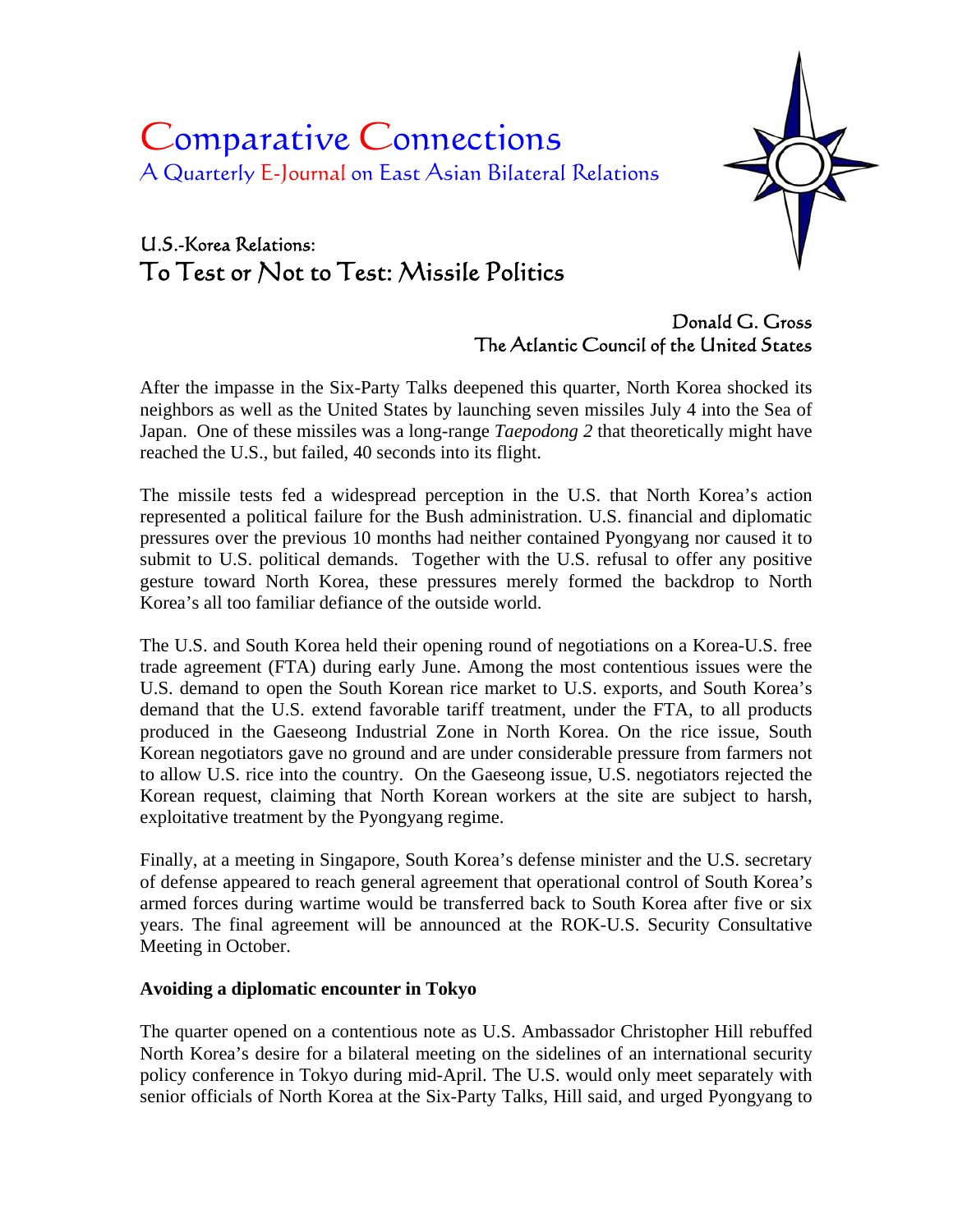rejoin those negotiations as soon as possible. North Korea's Ambassador Kim Gye-gwan insisted that the U.S. had to end its financial sanctions before North Korea would again participate in the nuclear negotiations. Kim said, provocatively, that North Korea would use the period of delay in re-starting the Six-Party Talks to build up "more deterrent force" through its nuclear weapons program.

Hill reportedly told South Korea's Vice Foreign Minister Yu Myung-hwan that the tough U.S. position was "intended to send a strong message to North Korea" that it had to return to the Six-Party Talks. The ensuing North Korean reaction revealed that Pyongyang would not accept the mid-March suggestion of U.S. Ambassador to South Korea Alexander Vershbow to take up the financial sanctions bilaterally at the multilateral nuclear negotiation.

More broadly, the exchange of strong words in Tokyo revealed how U.S. sanctions against alleged counterfeiting by North Korea had undermined the central U.S. policy objective of negotiating an end to Pyongyang's nuclear program in the Six-Party Talks. While Washington imposed these "law enforcement" measures independently of the nuclear talks, their practical effect has been to create a major obstacle to the nuclear negotiations. To U.S. hardliners who hope that diplomatic failure will lead to harsh U.S. military measures and "regime change" in North Korea, this impasse is of little concern and even a welcome development. For professional U.S. diplomats seeking a peaceful resolution of the nuclear issue, the delay is deeply troubling, though their tools for ending it are quite limited.

# **The Hu-Bush summit and beyond**

President George W. Bush tried to put additional pressure on North Korea later in April when he urged China's President Hu Jintao, during their Washington summit, to influence North Korea to rejoin the Six-Party Talks. Hu agreed with Bush that North Korea needed to give up its nuclear ambitions, but Hu was noncommittal about any specific steps China would take to pressure Pyongyang. Although the Chinese president told Bush that U.S. financial sanctions against North Korea were an impediment to the resumption of the nuclear negotiations, the U.S. downplayed his warning. U.S. National Security Council staff member Dennis Wilder observed "But [Hu] didn't say 'you need to end those measures' in any way, shape or form."

At the summit meeting, Bush also protested China's harsh tactic of returning North Korean refugees who attempt to flee North Korea through China. He asked Hu to establish a process in keeping with UN standards for resettling refugees in South Korea, which has a policy of welcoming the refugees. According to news reports, Hu listened politely to Bush's suggestion but did not respond.

In late May and early June, the U.S.-North Korea diplomatic standoff continued, reflecting the basic positions the two sides enunciated six weeks earlier. In retrospect, the diplomatic exchanges at this time prefigure the subsequent crisis over the North Korean test of its *Taepodong 2* missile.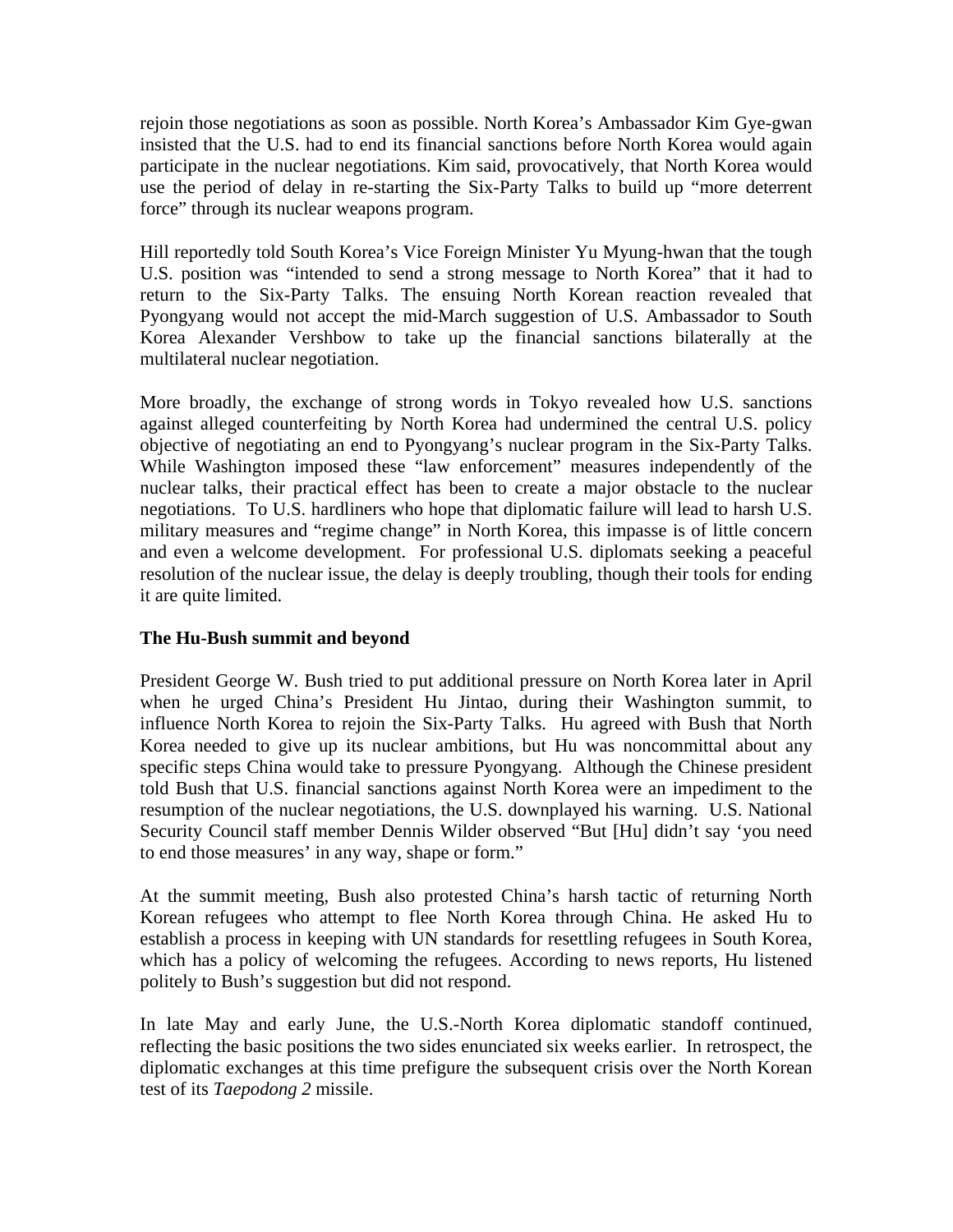After consultations in Seoul on May 25, Ambassador Hill stressed the importance of North Korea returning to the Six-Party Talks, but made clear that the U.S. would not offer any "sweetener." A few days later, an official statement of North Korea's news agency invited Hill to visit Pyongyang for a bilateral meeting, just as Ambassador Kim Gye-gwan sought a bilateral meeting to discuss outstanding issues in Tokyo during April. White House Spokesman Tony Snow rejected the North Korean request: "the United States is not going to engage in bilateral negotiations with the government of North Korea…We are going to do it through the appropriate forum."

Following this new refusal in late May to discuss U.S. financial sanctions prior to resumption of the Six-Party Talks, North Korea upped the ante by preparing to testlaunch a long-range *Taepodong 2*. Two and a half months earlier, to express its displeasure with U.S. unwillingness to negotiate financial sanctions, North Korea tested short-range missiles near North Korea's border with China. The U.S. mildly criticized the tests but the event received little media coverage.

This time, North Korea's threat to test a long-range missile that appeared capable of hitting the United States with a nuclear payload ignited public fears in the U.S., South Korea, and Japan. Public tension was elevated June 19, when *The New York Times* reported that North Korea had fueled the missile.

Prudently assessing North Korea's intentions, National Security Advisor Hadley responded to news reports by noting that Pyongyang was likely trying "to create a sense of crisis… They seem to think that's something that works for them." Hadley pointed out "the intelligence is not conclusive at this point" and that North Korea might be seeking to orbit a satellite for peaceful purposes.

The sense of crisis in the U.S., Japan, and South Korea amplified June 22 when two former Clinton administration defense officials, William J. Perry and Ashton Carter, called for the U.S. to destroy the North Korean missile on its launching pad before a test occurred. They wrote in the *Washington Post*: "…[I]f North Korea persists in its launch preparations, the United States should immediately make clear its intention to strike and destroy the North Korean *Taepodong* missile before it can be launched. This could be accomplished, for example, by a cruise missile launched from a submarine carrying a high-explosive warhead… [T]he effect on the *Taepodong* would be devastating….[T]he U.S. air strike would puncture the missile and cause it to explode….North Korea could respond to U.S. resolve by taking the drastic step of threatening all-out war on the Korean Peninsula. But it is unlikely to act on that threat."

Rejecting the advice from these former Clinton officials, the Bush administration concentrated in the following days on coordinating diplomatic efforts to persuade North Korea not to launch a missile, in violation of its agreed 1999 moratorium on missile tests.

Bush asked China to "send a focused message to the North Koreans" that a missile test would be "provocative." Meeting June 29 with Japanese Prime Minister Koizumi Junichiro, Bush said "launching the missile is unacceptable," while noting that "there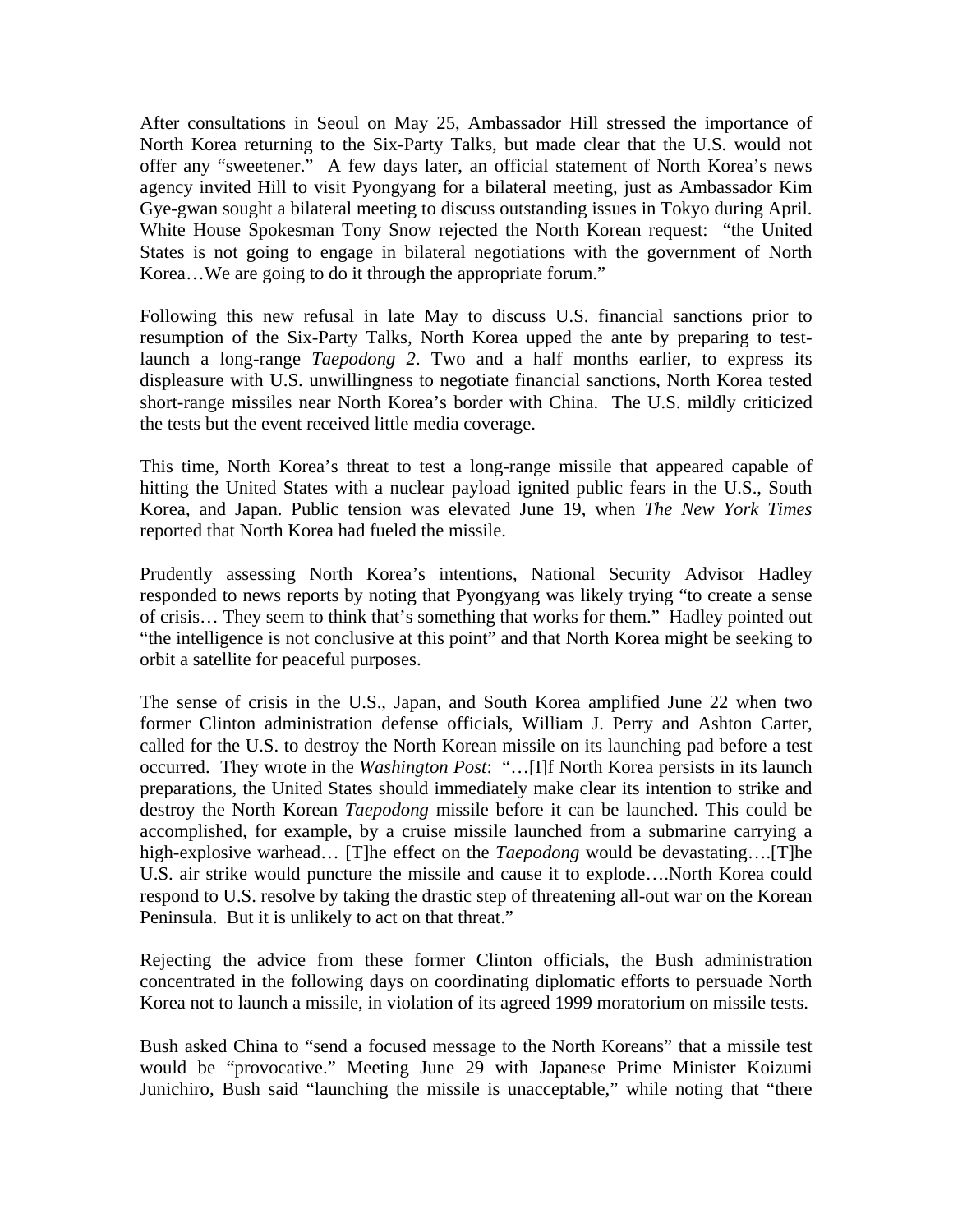have been no briefings as to what's on top of the missile." Koizumi added that "should [North Korea] ever launch the missile…, we would apply various pressures" that he would not specify. Among the "pressures" that Japan has considered are restricting trade and ferry service with North Korea as well as cutting off remissions of cash to North Korea by ethnic Koreans living in Japan.

North Korea made good on its threat on July 4 by launching seven missiles into the Sea of Japan: six short- and medium-range *Nodong* and S*cuds*, and one long-range *Taepodong 2* which failed 40 seconds into its flight. Pyongyang's action delivered a psychological shock to the U.S. public and the Bush administration, which had assumed that diplomatic pressure from China, in particular, would lead to Pyongyang's restraint.

In ensuing days, President Bush emphasized that diplomacy "takes time" while an administration spokesman downplayed the threat that North Korea poses to the United States. But the headlines about a new North Korean menace underscored that diplomacy was not working nearly as well as the administration had hoped.

#### **Tough going in the FTA negotiations**

During early June, trade delegations from South Korea and the U.S. met in Washington for the first round of negotiations on a bilateral free trade agreement. The complexity of their efforts was underscored by the large number of negotiating committees  $-17$  – that the two sides organized to handle key issues.

Major differences reportedly remained on various sectoral issues at the end of this first negotiating round. Among the most contentious issues is the U.S. demand for a full opening of the Korean rice market to U.S. exports – which has aroused considerable opposition from Korean farmers. South Korea insists that any market opening should be implemented on a long-term, phased-in basis, to allow for trade adjustment assistance to farmers adversely affected by this measure. The rice issue is expected to be a subject for discussion at the second round of FTA negotiations scheduled July 10-14 in Seoul.

A second issue is the question of how to treat exports by South Korean companies that operate in the Gaeseong industrial zone in North Korea. South Korea firmly believes that a free trade agreement should treat Gaeseong exports like any other South Korean product. Under political pressure from the Congress and White House, U.S. trade negotiators insist on excluding Gaeseong-made products entirely from any FTA. The U.S. argues that the North Korean workers who produce goods in Gaeseong are subject to exploitative practices by North Korea's regime. At the end of the quarter, many U.S. observers believed that unless South Korea gave ground on this largely "political" issue, it could put the entire FTA negotiation at risk.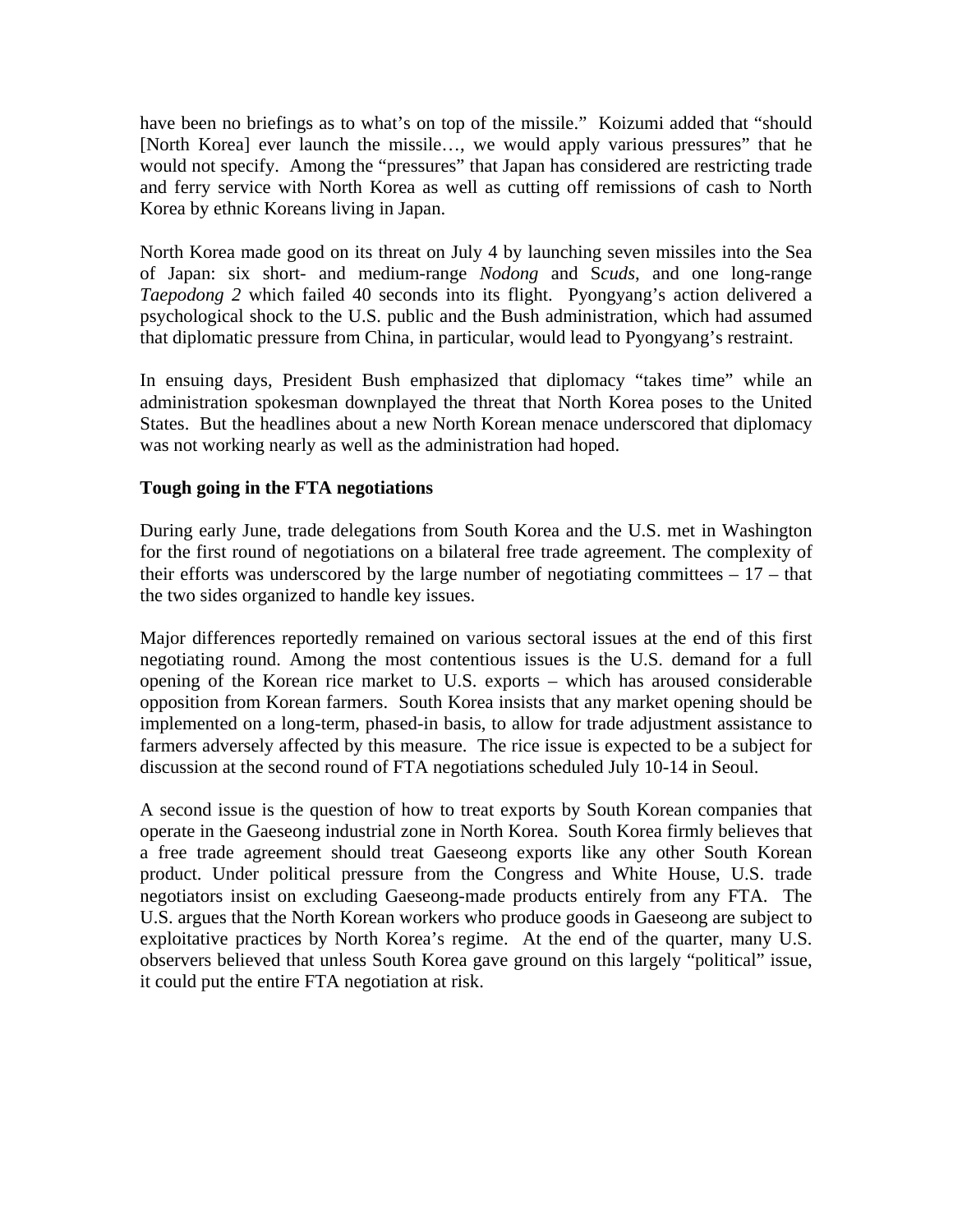#### **Operational control of South Korea's armed forces**

The U.S. and South Korea continued to conduct a joint study on detailed measures for the transfer of operational command over South Korea's armed forces during wartime. At present, control of South Korean armed forces remains with the commander of U.S. forces in Korea.

In early June, South Korea's Defense Minister Kwang-ung Yoon met with Secretary of Defense Donald Rumsfeld in Singapore and they discussed this issue. South Korean newspapers reported that South Korea would likely take back control of its own armed forces in five to six years. Minister Yoon commented that it would take this long for South Korea to build the country's self-reliance and defense capabilities to the point where it could exercise operational control during wartime. The final decision on the command transfer issue will be announced at the next session of the annual ROK-U.S. Security Consultative Meeting (SCM) which will be held in Washington, D.C. in October.

On another defense matter, South Korea moved ahead with the relocation of U.S. forces in South Korea to a new base in Pyongtaek, south of Seoul. In early May, thousands of police ejected farmers and activists from the Pyongtaek site, where their protest had blocked construction for months. Military engineering units erected a 29-km barbed wire fence around the base area while establishing checkpoints and other restrictions on public access. A master plan for construction of the base is expected to be approved during September and the actual construction work is scheduled to begin in October.

# **Prospects**

Prospects for a diplomatic resolution of the nuclear issue with North Korea in the Six-Party Talks have never looked so dim as they do at the end of this quarter. The dug-in positions of both North Korea and the U.S. have prevented their diplomats from meeting, let alone exploring the elements of an agreement to address the nuclear issue.

The gridlock in the Six-Party Talks and unyielding U.S. pressure on North Korea through financial sanctions were factors in Pyongyang's decision to frighten the U.S. and Japanese publics by launching missiles on Independence Day in the United States. The tests underscore why a Bush administration policy favoring diplomacy – and the continuation of the Six-Party Talks – needs more than sticks and coercion on the part of the United States to succeed. U.S. firmness needs to be combined with a greater U.S. willingness to meet North Korean concerns *in the short- and medium-term* if the U.S. expects diplomacy to work.

For the U.S., the impasse means it cannot move forward on its most important policy objective of eliminating North Korea's nuclear weapons program by diplomatic means. For North Korea, the impasse means it will continue to experience strong U.S. pressures, including financial sanctions, and be unable to move toward a diplomatic settlement,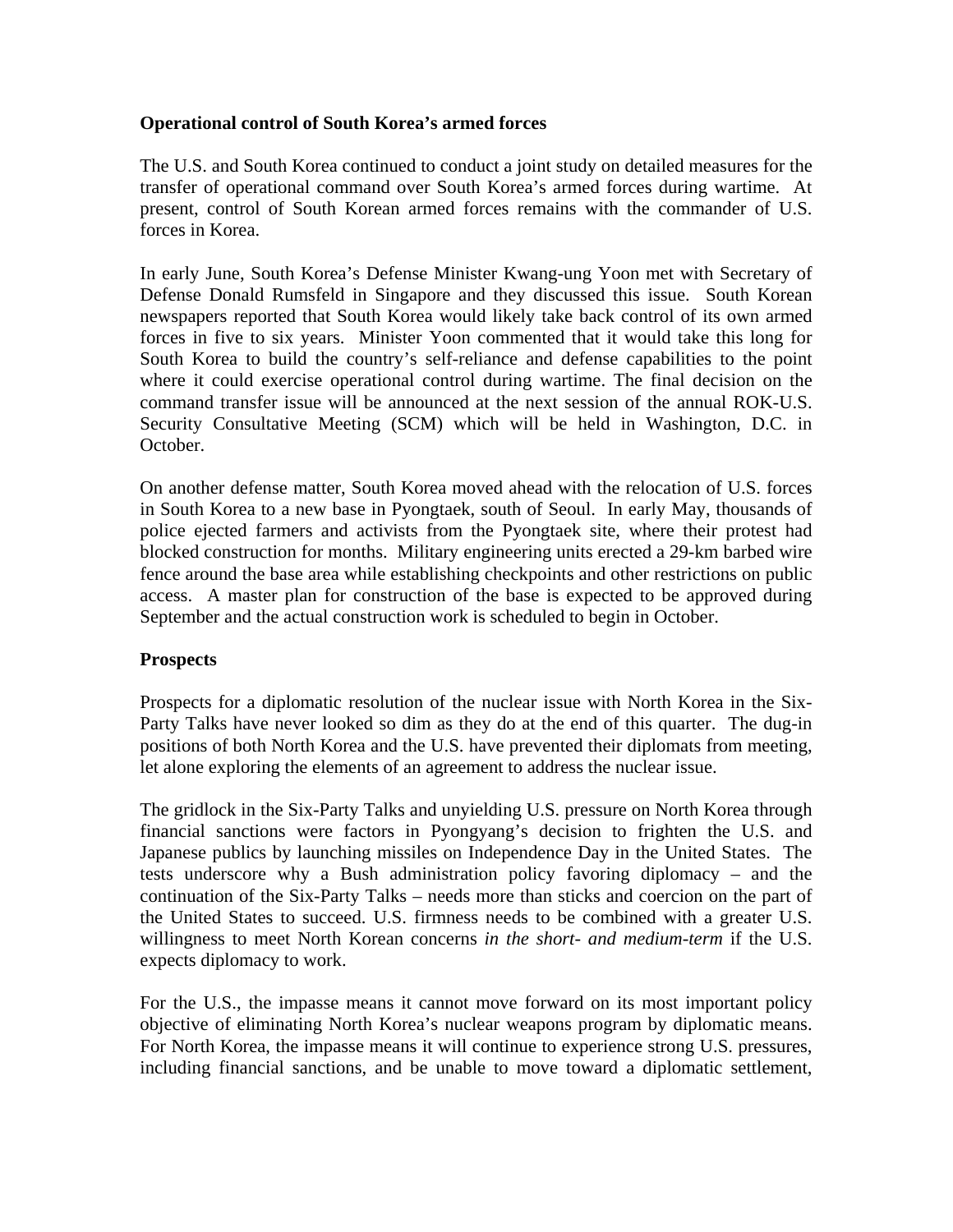which would allow North Korea to rebuild its weak economy and improve its standing in the international community.

At the end of the quarter, as North Korea ratcheted-up its brinksmanship over missile tests, the least pessimistic of U.S. observers could only harken back 12 years earlier to June of 1994, when a near U.S. decision to strike North Korea militarily, and the subsequent intervention of former President Jimmy Carter, led to a diplomatic resolution in the 1994 Geneva Agreement. Though discredited in some quarters, the 1994 agreement kept North Korea from reprocessing spent nuclear fuel rods for a number of years, and could have resolved the nuclear issue altogether under different historical circumstances.

# **Chronology of U.S.-Korea Relations April-June 2006**

**April 10-11, 2006:** Ambassador Hill refuses to meet with North Korean Ambassador Kim Gye-gwan at NEACD talks in Tokyo.

**April 13, 2006:** Ambassador Kim Gye-gwan says North Korea will build up "more deterrent force" while the Six-Party Talks are in impasse.

**April 19, 2006:** U.S. trade official Wendy Cutler says the U.S.-Korea FTA will have to address nontariff barriers in addition to normal tariff reduction issues.

**April 20, 2006:** At a summit meeting in Washington, President Bush asks Chinese President Hu Jintao to urge North Korea to attend the Six-Party Talks.

**April 30, 2006:** South Korea's Ministry of Unification accuses U.S. Human Rights Envoy Jay Lefkowitz of "unthinkable intervention" for criticizing humanitarian aid to North Korea; President Bush meets with defectors from North Korea at the White House.

**May 1, 2006:** ROK President Roh meets USFK Commander Gen. B.B. Bell at the Blue House in Seoul. Also present are DM Yoon Kwang-ung and U.S. Ambassador to Seoul Alexander Vershbow.

**May 4, 2006:** ROK police eject protesters from site of planned U.S. base in Pyongtaek.

**May 5, 2006:** Six North Korean refugees arrive in the United States.

**May 8, 2006:** South Korea begins withdrawal of troops from Iraq; ban on U.S. citizens maintaining any business relationship with North Korean-flagged vessels takes effect.

**May 25, 2006:** Ambassador Hill begins two days of discussions in Seoul on the Six-Party Talks; U.S. and South Korea conduct Security Policy Initiative meeting in Hawaii.